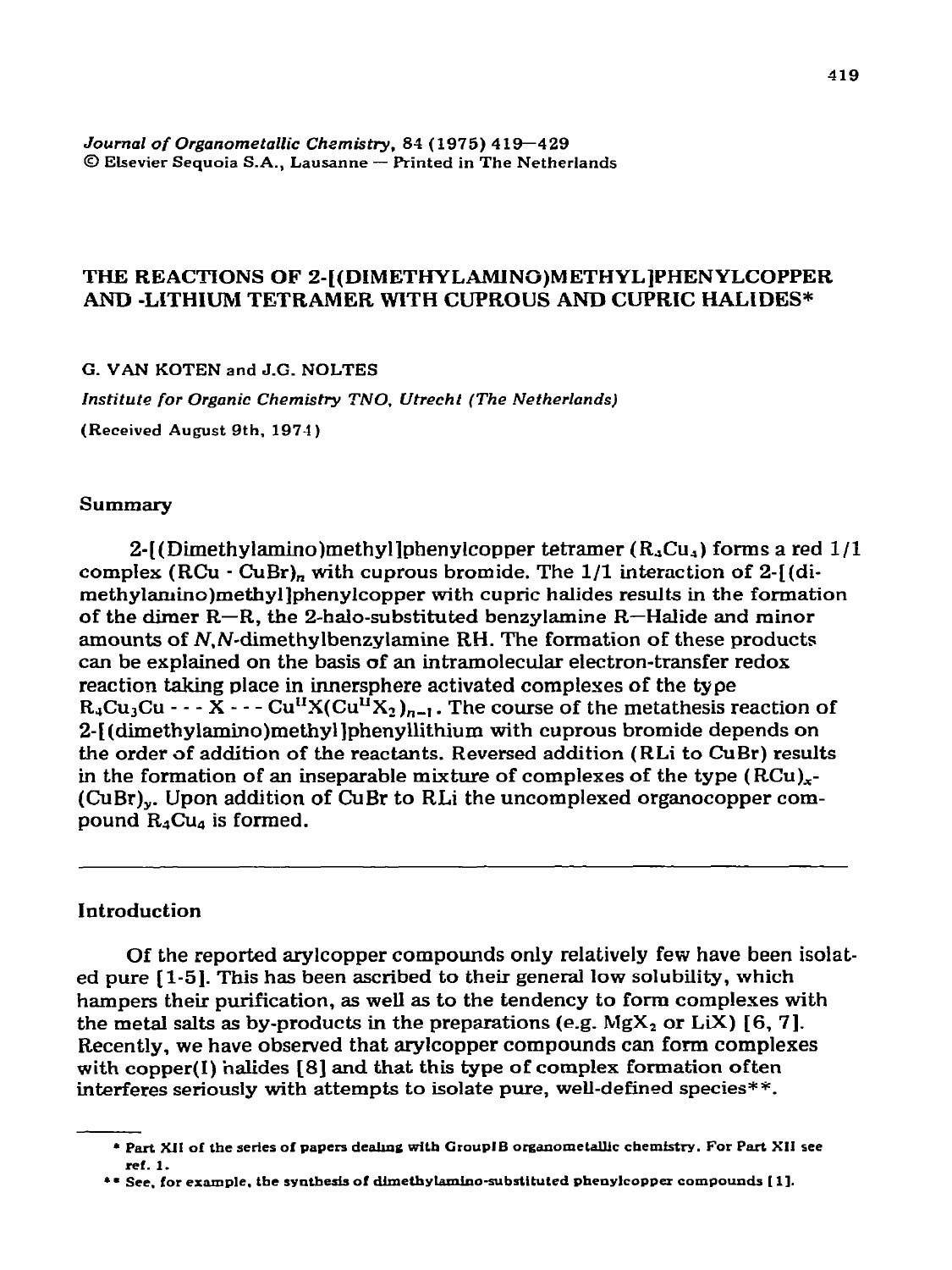To gain a better insight into the course of the reactions of organolithium compounds with copper **halides the reactions of 2-[(dimethylamino)methyIlphenylcopper** (RCu, 1) and **-lithium** (RLi, iI) with cuprous as well as with cupric halides have been investigated in greater detail.

## Results and discussion

## *The reaction of 2-((dimethylamino)methyl]phenylcopper (I) with cuprous bromide*

*Slow* **addition of solid cuprous bromide to a benzene solution of an equimolar amount of** I **afforded a red precipitate and a red solution.** 



Elemental analysis of the hydrocarbon- and ether-insoluble precipitate pointed to the isolation of a complex IIIa consisting of the organocopper (I), CuBr and benzene (IR absorption at  $674 \text{ cm}^{-1}$ ) in a  $1/1.4/0.2 \text{ molar ratio}$ . When a slight excess of the organocopper (I) was used in this reaction (molar ratio RCu/CuBr 1.02/1) a red solid IIIb was isolated (68% yield) with an RCu-CuBr/C<sub>6</sub>H<sub>6</sub> molar ratio of l/0.2. The IR spectra of IIIa and IiIb (Fig. 1) were identical in the 2000-400 cm-' region which suggests that in both cases a mixture of *a*  discrete complex with cuprous bromide (probably the  $1/1$  complex  $RCu \cdot CuBr$ ) had been formed\*. Compared with the parent organocopper  $(I)$  (dec. at 175-185 $^{\circ}$ ), the 1/1 complex has a considerably decreased thermal stability (e.g. IIIa, dec. at 96-98").

The deuterolysis of both IIIa and IIIb, which required prolonged reaction times (96 h with  $D_2O$ ; 24 h with DOAc), gave (2-deuteriobenzyl)dimethylamine



Fig. 1. IR spectrum (Nujol) of 2-[(dimethylamino)methyl]phenylcopper-cuprous bromide (III).

<sup>&</sup>lt;sup>#</sup> Probably the reaction, which is sluggish, had not yet gone to completion.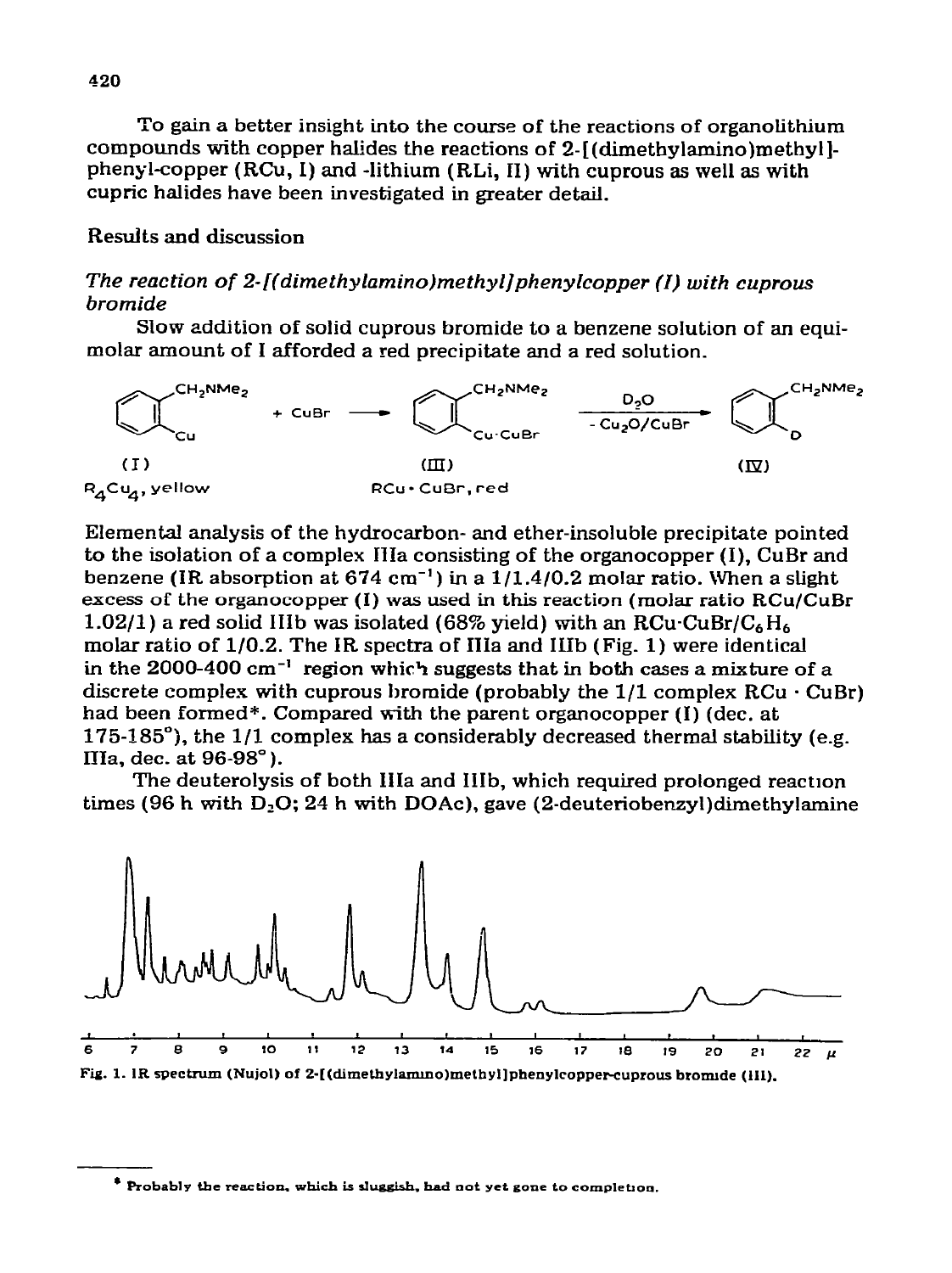

Fig. 2. <sup>1</sup>H NMR spectrum ( $\delta$  ppm) of III in pyridine-d<sub>5</sub> at different temperatures. RR (V) [resonances marked with (a)] and RH (VI) [resonances marked with (b)] are present as impurities.

[RD, (IV)] in about 70 and 90% yield, respectively. No trace of the dimer 2,2'-bis[(dimethylamino)methyl]biphenyl [RR, (V)] could be detected in the reaction mixtures\*.

<sup>\*</sup> Reaction of the 1/1 complex 2-{(dimethylamino)methyl]phenylsilver-silver bromide (RAg · AgBr) [9] with DOAc afforded RD (IV) in quantitative yield. However, deuterolysis with D<sub>2</sub>O resulted in the formation of the biaryl RR (V) (100% yield).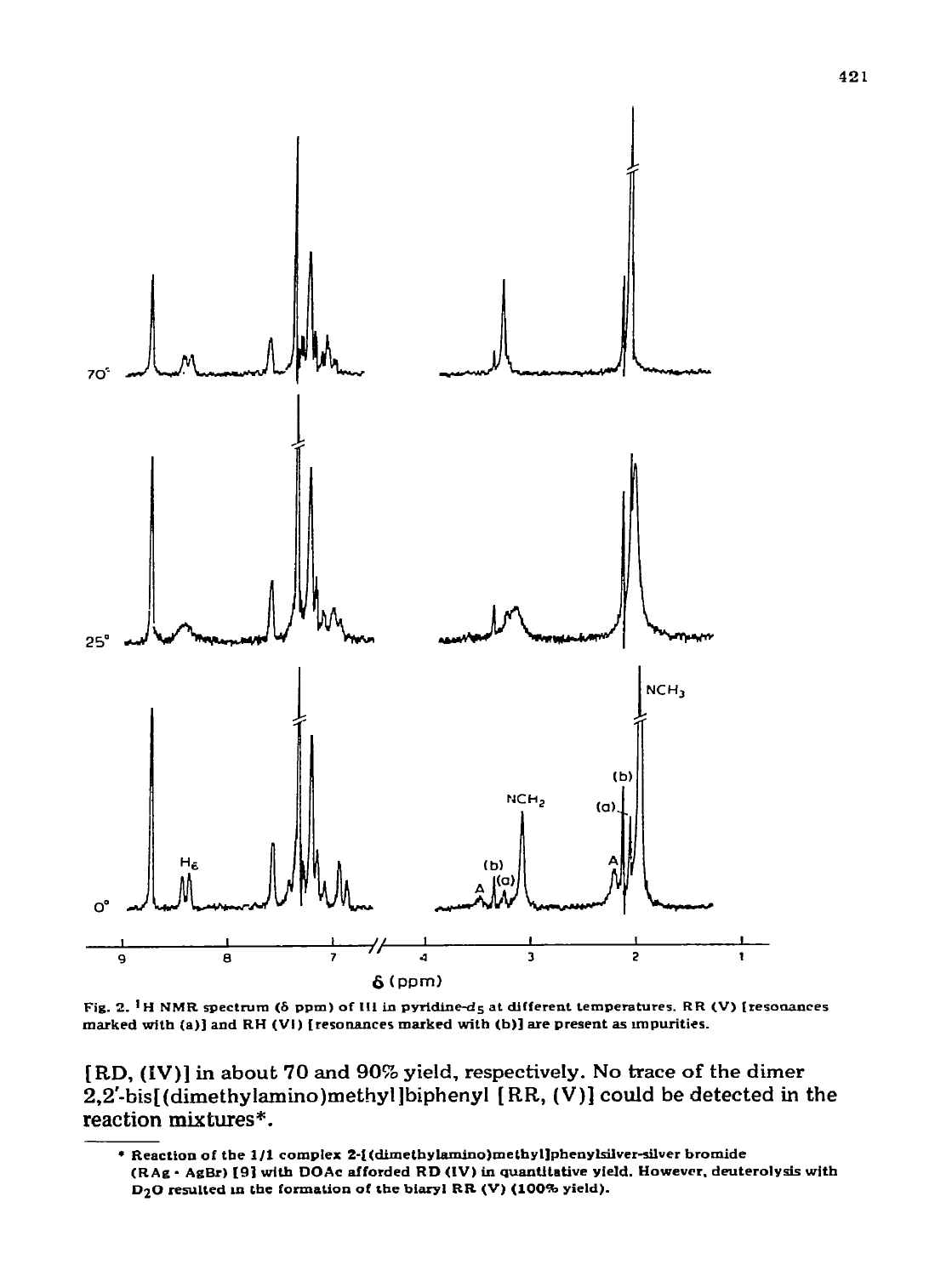The  $1/1$  complex  $RCu \cdot CuBr$  is insoluble in hydrocarbon solvents and ethers, but slightly soluble in pyridine\*. Its 'H NMR spectrum has been recorded at various temperatures in pyridine- $d_5$ , (Fig. 2). The resonances of the various protons have the same chemical shift values as those observed for 2-[(dimethylamino)methyl]phenylcopper (I) [10]. At 25° the resonances are broad, whereas at  $0^{\circ}$  as well as at  $70^{\circ}$  they appear to be sharpened [e.g. the resonance at 8.40 ppm  $(H_6, \text{ proton ortho to Cu-C})$  which is broad at 25° appears as a doublet  $(J_{5,6} \approx 7 \text{ Hz})$  in the spectra recorded at 0° and at 70°]. These observations as well as the presence of small peaks at  $\delta$  2.27 (NCH<sub>3</sub>) and at 3.54 ppm (NCH<sub>2</sub>) in the  $0^{\circ}$  spectrum can be explained by assuming an equilibrium mixture of different aggregates in solution.

### *The reaction of 2-[(dimethyLamino)methyl]phenylcopper (I) with cupric halides*

Upon the slow addition of solid cupric bromide  $(1/1$  and  $2/1$  molar ratio) or cupric chloride (1/1 molar ratio) to a solution of  $2$  [(dimethylamino)methyl]phenylcopper in benzene a red precipitate was formed immediately. The red colour of the preciprtate formed in the l/l reaction turned into light-brown (CuBr<sub>2</sub>-reaction) or metallic brown (CuCl<sub>2</sub>-reaction) upon stirring the reaction mixture at room temperature for five days. For the  $2/1$  reaction (RCu/CuBr<sub>2</sub>) the red colour of the precipitate was still present after five days. The composition of the precipitates (VII)-(IX) (see Table 2, Esperimental) was calculated from elemental analysis and deuterolysis data. GLC analysis end NMR spectroscopy of the filtrates revealed the presence of the biaryl RR (V), the arene RH (VI) and (2-halobenzyl)dimethylamine [ RBr (X) or RCI (Xi)]. Copper analysis of the filtrates revealed the presence of a benzene soluble copper compound\*\* in small amounts.

From the data presented in Table 1 it appears that from the l/l reactions

#### **TABLE I**

| RCu/xCuBr <sub>7</sub> or<br>RCu/yCuCl <sub>2</sub><br>(mol. ratio) | Products (mol. % calcd, on RCu) <sup>a</sup> | <b>Total R</b><br>$($ %) $^{\circ}$ |            |                                     |          |
|---------------------------------------------------------------------|----------------------------------------------|-------------------------------------|------------|-------------------------------------|----------|
|                                                                     | RH.                                          | R Br                                | <b>RCI</b> | RR total<br>(solution; precipitate) |          |
| $x = 1(1/1)$                                                        |                                              | 18                                  |            | 37(9;28)                            | 99       |
| $x = \frac{1}{2}(2/1)$                                              | 2.5                                          | 8                                   |            | 28 (12, 16)                         | $66.5^c$ |
| $y = 1(1/1)$                                                        | 9                                            |                                     | 34         | $28(28,-)$                          | 99       |

#### **REACTION OF RCu (I) WlTH CUPRIC HALIDES**

 $^a$  (Mol of decomposition product/mol of starting RCu) x 100%. RH = N, N-dimethylbenzylamine (VI); **RR = 2.2'.bu[(dimeLhylam~o)metbyllb~phenyl (V); RCI or RBr = (Z-halobenzyl)dlmelylamiae (X) or (Xl). b Calculated on the starting amount of R in the** organocopper **RCu. c 37% of R is present in the precipitate as RCu. see Table 2.** 

**<sup>\*</sup> The insolubhty in non-complexing solrents suggests a polymenc structure (RCu-CuBr), rather than a discrete cluster structure such as has been established by X-ray analysis for f.he 211 complex cif 2-(domelhykmino)pbenylcopper with cuprous bromide 181.** 

**<sup>\*\*</sup>** This is probably a complex of a copper(I) halide with one of the amines RH, RR or RX present in **the** filtrates.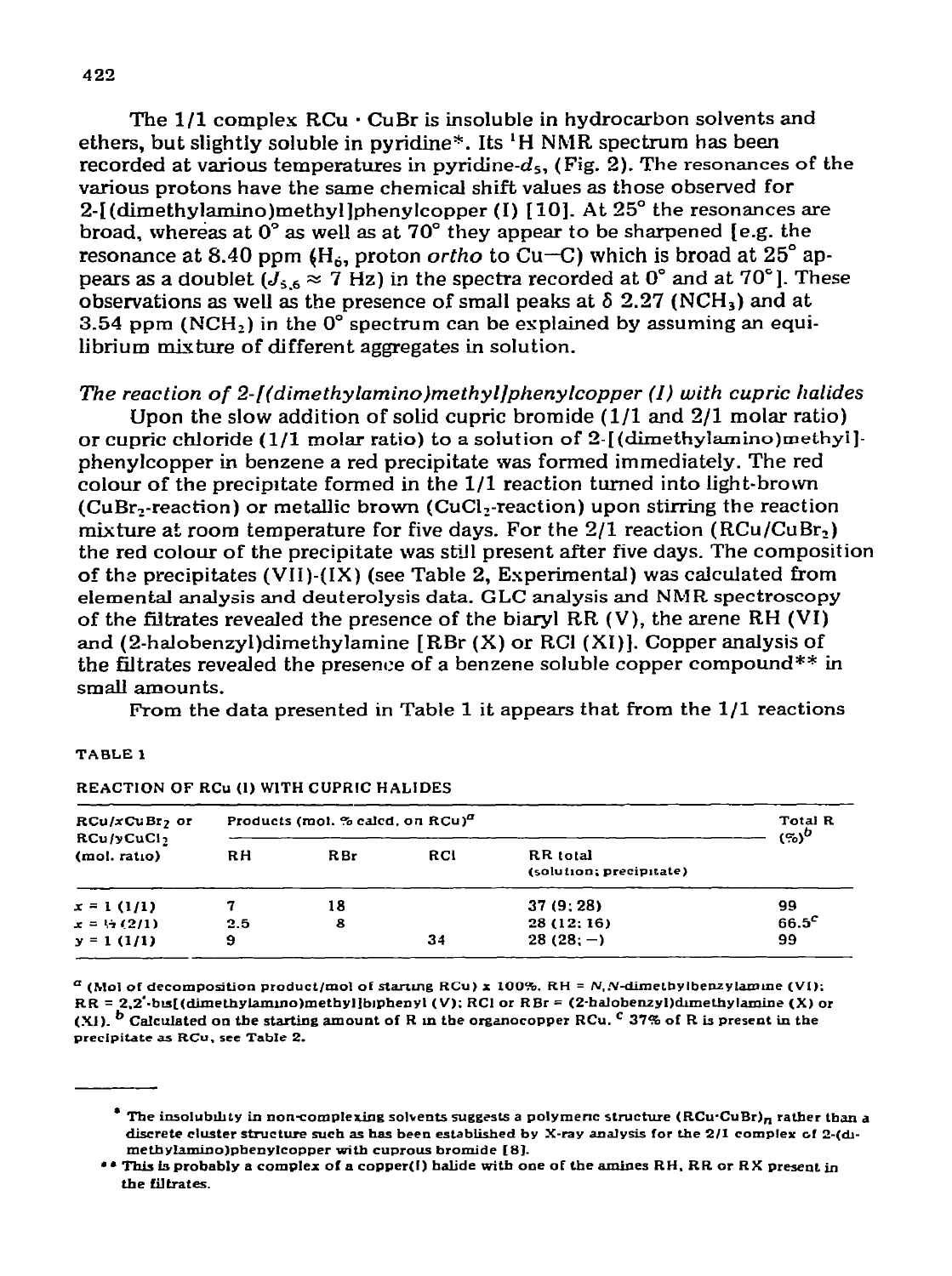**of I with cupric halides R is isolated quantitatively as RR, RX and RH. This points to the occurrence of a single electron-transfer oxidation-reduction**  reaction. In the  $2/1$  reaction of I with  $CuBr<sub>2</sub>$  the amount of  $R<sub>found</sub>$  ( $R<sub>found</sub>$ )  $RCu \approx 0.66$ ) exceeds the amount expected on the basis of a simple single electron redox mechanism  $(R_{to be found}/RCu = 0.50)$ .

**The following reaction course, which can account for these results, is propos**ed. The arylcopper compound I exists in solution as a tetramer  $[10]$ . The key step in **the interaction of the organocopper compound (I) with the benzeneinsoluble cupric halides involves complex formation at the crystal surface. This results in the formation of an innersphere activated comples XII", in which internal electron-transfer reduction of Cu" to Cu' takes place with concomitant. production of an R radical. In this process an organocoppet-cuprous bromide complex is formed\* \*** :

$$
R_{4}Cu_{4} + (Cu_{2})_{n} \longrightarrow \left[R_{4}Cu_{3}^{1}Cu^{1} \times Cu^{1}X(Cu^{1}X_{2})_{n}.\right] \longrightarrow \left[R^{*}R_{3}Cu_{3}^{1}Cu^{1}X Cu^{1}X(Cu^{1}X_{2})_{n}.\right]
$$
\n
$$
(XII) \qquad (XII)
$$

**For the R radical two possibilities for further reaction can be envisaged: (i) escape of R' from the solvent cage followed by hydrogen abstraction** 

**from the solvent (formation of RH) or dimcrizztion (formation of R-R):** 

 $(\overline{XIII})$  -  $\rightarrow$   $R_3Cu_3^1Cu_3^1X·Cu_3^1X(Cu_3^1X_2)_{n-1} + R^*$ 

$$
R^* \leftarrow \begin{array}{|l|}\n + R^* \longrightarrow & RR \\
\hline\n \text{Solv-H} & \text{RH} \\
\hline\n \end{array}
$$

*(ii)* intramolecular reaction of R' with a  $Cu<sup>1</sup>-R$  or with a  $Cu<sup>11</sup>-X$  bond:

 $(\overline{x}$   $\overline{m})$   $\rightarrow$  **R-R** + **R**<sub>2</sub>Cu<sup>1</sup><sub>Cu</sub><sup>0</sup>Cu<sup>1</sup>X.Cu<sup>I</sup>X(Cu<sup>I</sup>X<sub>2</sub>)<sub>n</sub>,

 $(XIII)$  - **R-X** +  $R_3Cu_3^1Cu^1X.2Cu^1X(Cl^1X_2)_{n,1}$ 

**In view of tine low yield of RH (Table 1) possibility (i) seems to represent the less probable reaction path. Obviously, intramolecular trapping of the R radical**  by the Cu<sup>t</sup>-R bond (to give Cu<sup>o</sup> and RR) or by the Cu<sup>11</sup>-X bond\*\*\* (to give Cu' + **RX) is preferred. The latter two reactions are competitive, the RR/RX ratio depending on the type of cupric halide used (Table 1). These reactions**  also provide an explanation for the  $R_{\text{found}}/RCu$  ratio of 0.66 as well as for the **lower yield** of **RBr in the 2/l as compared with the l/l reaction of I with cupric**  bromide. The "concentration" of  $Cu^{1}-R$  bonds in the innersphere complex **will be twice that in the complexes formed in the l/l reactions. This makes the intramolecular trapping of the R radical in the first case more probable.** 

<sup>l</sup>**A sunilar complex has been proposed as a possible** intermediate in **the reachon of trialkylboranes**  and copper(**ii**) halides [11].

**<sup>\*</sup>** l **The precipitate formed in the early stage of the reactloo is red [cf. red colour of RCu . CuXI.** 

**<sup>\*\*\*</sup>** Recently Snider [12] reported the oxidative coupling of *trans*.CE<sub>3</sub>CF=C(CF<sub>3</sub>)Ag(R'Ag) with CuBr<sub>2</sub> to yield **48% of the hromo denvatlve (R'Br) and 42% of the dimer (RI-R') Most** probably also this reaction proceeds **through an lnnenphere complex of** type (XII).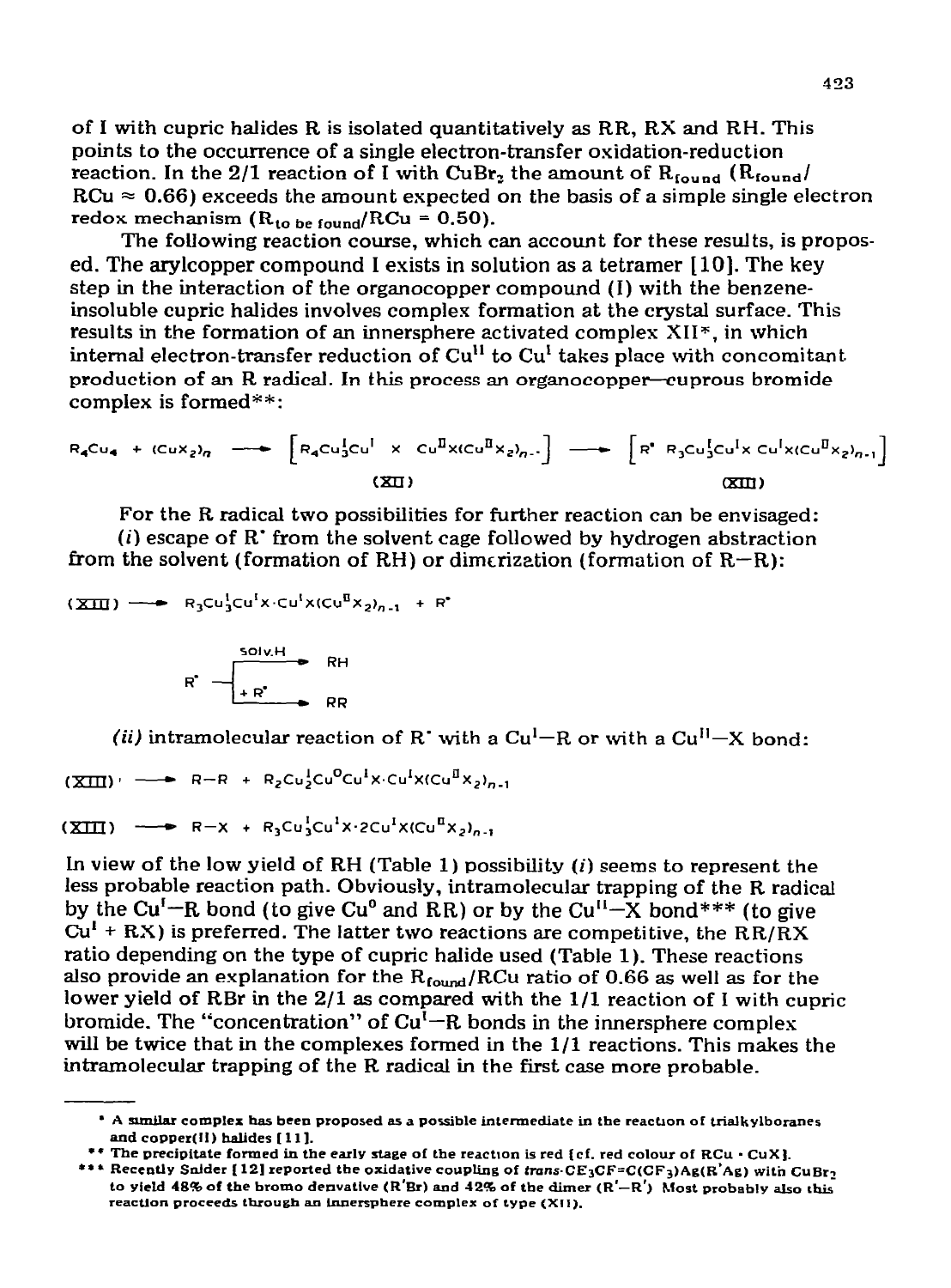# *The reactions of 2-[(dimethylamino)methyl]phenylLiihium (II) with curpous and cupric halides*

**Organocopper compounds have generally** been prepared by the slow addition of the ary!ating reagent to an ether suspension of the copper salt (reversed addition) [l, 2, 61. However, when the organolithium compound (II) was added to an ether suspension of cuprous bromide no pure 2-[(dimethylamino)methyl]phenylcopper (RCu, I) could be isolated. Elemental analysis of the isolated solids indicated that mixtures of the type  $(RCu)_r$   $\cdot$  (CuBr), were **obtained.** 

 $\text{CuBr} \quad \xrightarrow{\text{+ R}_{\text{L1}} (\text{II}) \text{...}} \quad \text{(RCu)}_{\text{x}} \text{CuE}$ 

**Insoluole** 

**It** appeared that only the addition of cuprous bromide to the organolithium solution allows the isolation of pure RCu (I).

$$
RL_1 \xrightarrow{+ C uBr.} RCu + "Black solid" + RR + RH
$$
\n
$$
(I) In soluble
$$

 $\blacksquare$ 

In this reaction during the early stages of the addition of the cuprous bromide the formation of a "black solid" (Cu-content 70-80%) was observed (see below). According to NMR spectroscopy the dimer  $RR (V)$  and the arene  $RH (VI)$  are present as side products\*. As pointed out below, these observations are connected with complex formation of 2-[(dimethylamino)methyl]phenylcopper with cuprous bromide. Interestingly, when cupric halides were used instead of cuprous bromide in this reaction (ratio RLi/CuBr, 2/l) the formation of the "black solid" did not occur.

Based on our results derived from the reactions of the organocopper (I) with cuprous and cupric halides the following picture may be presented for the course of the metathesis reaction of 2-[(dimethylamino)methyl]phenyUithium (II) with cuprous halides (addition of CuBr to RLi):

*i.* ClBr/RLi 
$$
\leq \frac{1}{2}
$$
  
\nRL<sub>1</sub> (solid)  
\n(a)  
\nR<sub>1</sub> (solution) + CuBr (solid)  
\n(b)  
\n
$$
\frac{-L_{1}Br}{(b)}
$$
\n[RCu-CuBr]  
\nR<sub>1</sub> (c)  
\n
$$
\frac{-Cu^{0}CuBr}{(c)}
$$
\nR<sup>2</sup>  
\nR<sub>2</sub>CuLi  
\n
$$
\frac{R_{1}Cu}{(d)}
$$
\nR<sub>3</sub>CuLi

*ii.*  $\frac{1}{9}$  < CuBr/RLi  $\leq 1$ - **Llex R2CuLl + CuEr (50114) - 2 RCu (e)** 

<sup>\*</sup> See Experimental, synthesis of (!), work-up of the filtrate.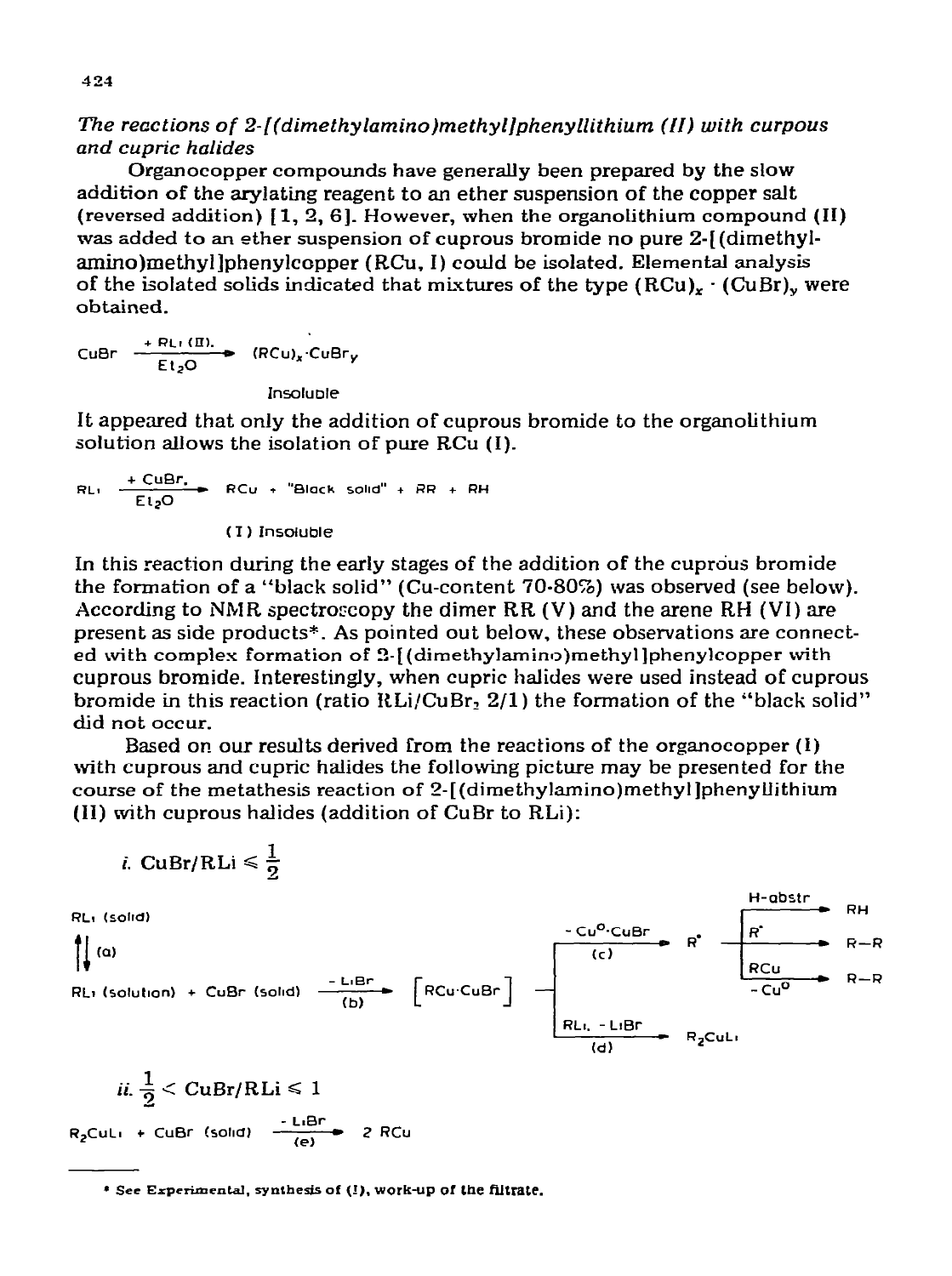The organocopper species RCu initially formed at reactive sites of the highly insoluble cuprous bromide coordination polymer gives rise to the formation of complexes of the type  $(RCu)_r \cdot (CuBr)_v$  (step b). Several of these complexes are thermally unstable and decompose via homolytic cleavage of the Cu-C bond to give  $Cu^0$   $\cdot$  (CuBr), (the so-called "black solid") and products originating from R' (step c). If an excess of the organolithium compound is present in the reaction mixture (i.e. addition of CuBr to RLi), the more stable complexes react further yielding ether-soluble organocopperlithium species (step d). That the formation of the organocopper lithium compound  $(R_2\text{CuLi})$ is a predominant reaction at a CuBr/LiR ratio  $\leq \frac{1}{2}$  is confirmed by the isolation of bis ${2$ [(dimethylamino)methyl]phenyl lcopperlithium from the  $1/2$  reaction (CuBr/LiR; CuBr added to RLi) [ 131. When the CuBr/LiR ratio exceeds l/2, reaction (e) occurs yielding the organocopper compound (I) and lithium bromide.

For the successful preparation of 2-[(dimethylamino)methyl phenylcopper (I) it is essential that during the  $1/1$  reaction of RLi with CuBr the organolithium compound RLi is always present in excess. The addition of CuBr to RLi prevents inactivation of the CuBr surface by insoluble  $CuR \cdot CuBr$  complexes formed via reaction (d). Moreover, a highly active RLi suspension should be used and the addition of Cu3r must be sufficiently slow to maintain a high RLi-concentration [eqn. (a)] during the early stages of the reaction  $(CuBr/RLi \leq \frac{1}{2}).$ 

The **course of the reaction** of RLi (II) with CuBr, is much **more compllcated. In** principle this reaction may give rise to the formation of diorganocopper(I1) compounds. However, examples of stable organocopper( II) compounds are restricted to the rather exotic biscarboranecopper(II) compound  $(E_t, N)$ , Cu<sup>11</sup>.  $[(B_{10}C_2H_{10})_2]_2$  [14]. It has been assumed that during the interaction of RLi (or RMgX) with cupric salts  $RCu^{11}X$  or  $R_2Cu^{11}$  species are formed as transient intermediates which decompose into copper $(I)$  halides or organocopper $(I)$ derivatives and products arising from R [ 151. Evidence has **been presented that**  the group R is not generated as a free radical but that intramolecular reaction pathways are involved [ 16 1.

Taking into account that also organolithium compounds are highly associated species we propose a course for the reaction of  $(RLi)_n^*$  with  $CuX_2$  salts similar to that described for the reaction of  $(RCu)$ , with  $CuX_2$ ; i.e.,

 $R_nLi_n + CuBr_2 \rightarrow [R_nLi_{n-1}Li - \cdots Br - - - Cu''Br(Cu''Br_2)_{n-1}] \rightarrow$  $(II)$ Innersphere activated complex

 $\rightarrow$  [R' R<sub>n-1</sub>Li<sub>n-1</sub>LiBr · Cu<sup>1</sup>Br(Cu<sup>[1</sup>Br<sub>2</sub>)<sub>n-1</sub>]  $\rightarrow$  etc.

 $RLi + [LiBr \cdot CuBr] \rightarrow RCu + LiBr$ 

 $(1)$ 

<sup>\*</sup> E.g., 5.methyl-2-[(dimethylamino)methyl]phenyllithium [13] exists in benzene as a tetramer. For this species a structure (L<sub>14</sub> core with  $2e-3c$  bonded aryl groups) is proposed similar to that established for the corresponding organocopper compound [10].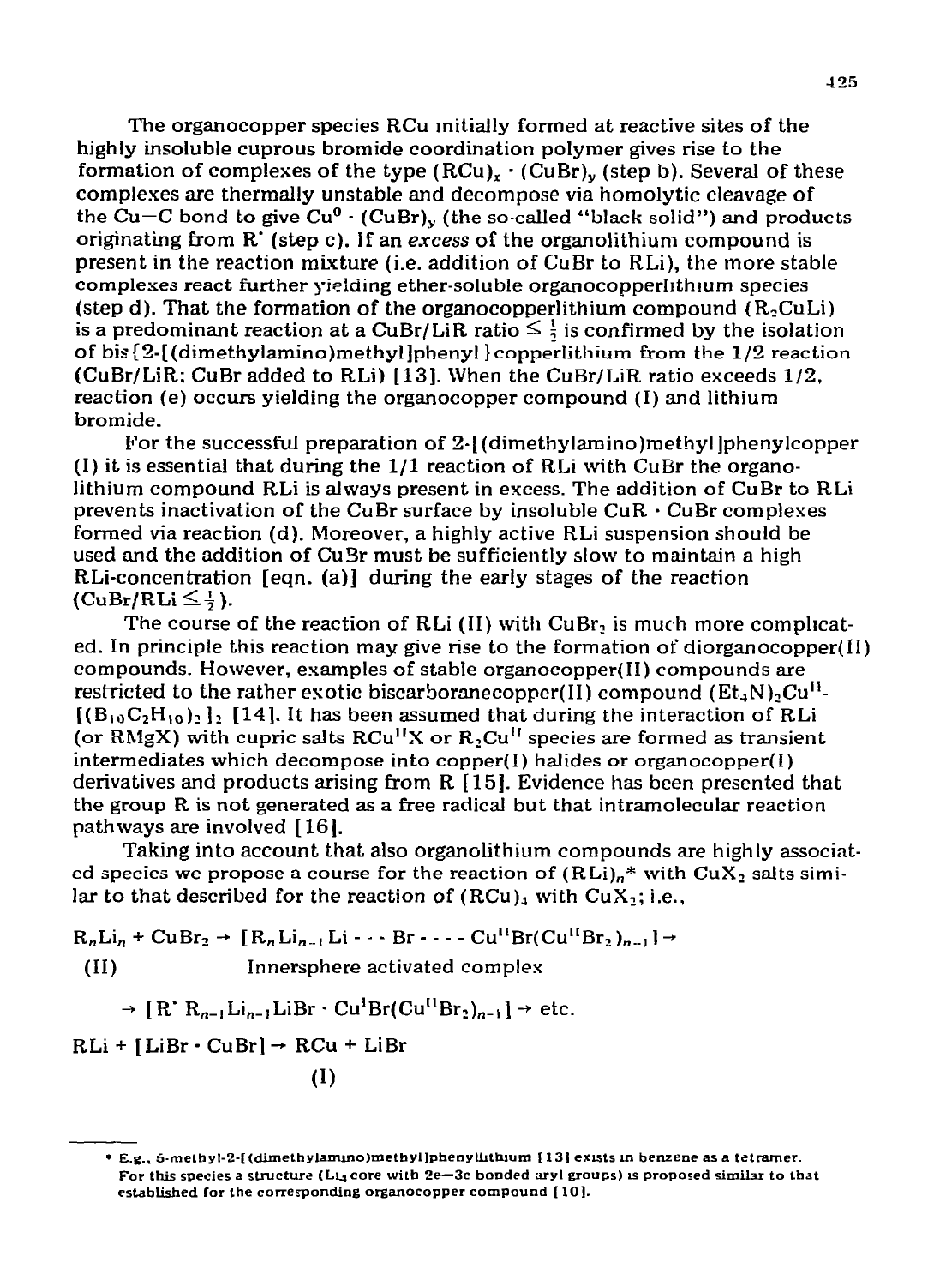In **the innersphere activated complex, the groups R are in close proximity so that concerted formation of an** R **radical by one electron-transfer reduction of Cu" to Cu' and intramolecular trapping of** this radical by R-Li or Cu"X bonds are possible.

### **Experimental (with Mr. C.A. Schaap)**

### *General*

All reactions were carried out under dry oxygen-free nitrogen. **Solvents were carefully** punfied, dried and distiiled before use under nitrogen.

**'H NIIR** spectra, which were run by Mrs. L. van der Grift-Veldstra, were **recorded on a Varian Associates HA-100 NMR.** IR spectra, which were run by Mrs. H. de Ridder-Alberda and Mrs. G.M. Bijlsma-Kreuger were recorded on a Grubb-Parsons Spectromaster. Elemental analyses were carried out under the supervision of Mr. W.J. Buis **in the Analytical Department of this Institute.** 

#### *Synthesis of 2-[(dimethylamino~methyl]phenylcopper (I)*

*Addition of CuBr to RLi (II).* **Solid cuprous bromide (60 mmol) was slowly**  added (in about  $1\frac{1}{2}$  h) at  $-20^{\circ}$  to a freshly prepared suspension of 60 mmol of 2-t (dimethylamino)methyl]phenyllithium (II) [ 51 in ether (160 ml). The mixture was stirred at  $-20^{\circ}$  for 1 h, warmed to room temperature, and then stirred for another 2 h. The yellow-green solid was filtered off and was extracted with cold **ether until a test for bromide ion (from** LiBr) in the filtrate (vide infra) was negative. From the residue pure  $(I)$  was isolated  $[4, 5]$ .

Work-up of the fiitrate included removal of the ether by low temperature distillation at diminished pressure, followed by extraction of the residue with pentane. The insoluble fraction appeared to be LiBr, which was obtained in nearly quantitative yield. The pentane estract was concentrated to yield an oil **containing N,!V-dimethylbenzylamine (VI) and** 2,3'-bis[ (dimethylamino)methyl] biphenyl (V). NMR  $(C_6D_6, TMS$  internal,  $\delta$  ppm): (VI), 2.12 (s, 6H, NCH<sub>3</sub>), 3.32 (s, 2H, NCH<sub>2</sub>); (V), 2.02 (s, 12H, NCH<sub>3</sub>), 3.01 and 3.06 (2 × d, 2H,  $J_{\text{gen}} \approx 13 \text{ Hz}$ ). *Addition of RLi (ii) to CnBr: "reuersed addition:".* A solution of 30 mmol

of (II) was added at  $-20^{\circ}$  to a well-stirred suspension of CuBr in ether. As **distinct from the result in reaction described above, a black-brown solid precipitated from the reaction mixture, the colour of which turned** slowly to red-brown upon continued stirring at  $-20^{\circ}$  for 1 h. The mixture was filtered. Both the precipitate and the benzene-soluble **brown solid obtained from the filtrate gave a positive test for bromide ion. Elemental analysis of the major amount of brown solid isolated (20% yield) pointed to a Cu/R ratio of 2/l. (Found: C,**  31.2; H, 3.9; N, 3.8; Cu, 36.4. C<sub>9</sub>H<sub>12</sub>NCu<sub>2</sub>Br (RCu · CuBr) calcd.: C, 31.68; **H, 3.55; N, 4.10; Cu, 37.25s.) During the work-up procedure the colour of**  several of the isolated fractions turned black upon standing at  $-18^{\circ}$  for 24 h.

## *Reactionof 2-[(dimethylamino)methyl]phenyIcopper (I) with CuBr*

*Run 1.* Solid cuprous bromide (4.91 mmol) was added slowly to a solution of 4.91 mmol of (I) in benzene (35 **ml). The yellow colour of the solution turned immediately red and a red solid precipitated. The mixture was stirred for 72 h and subsequently filtered. The resulting red solid was extracted with**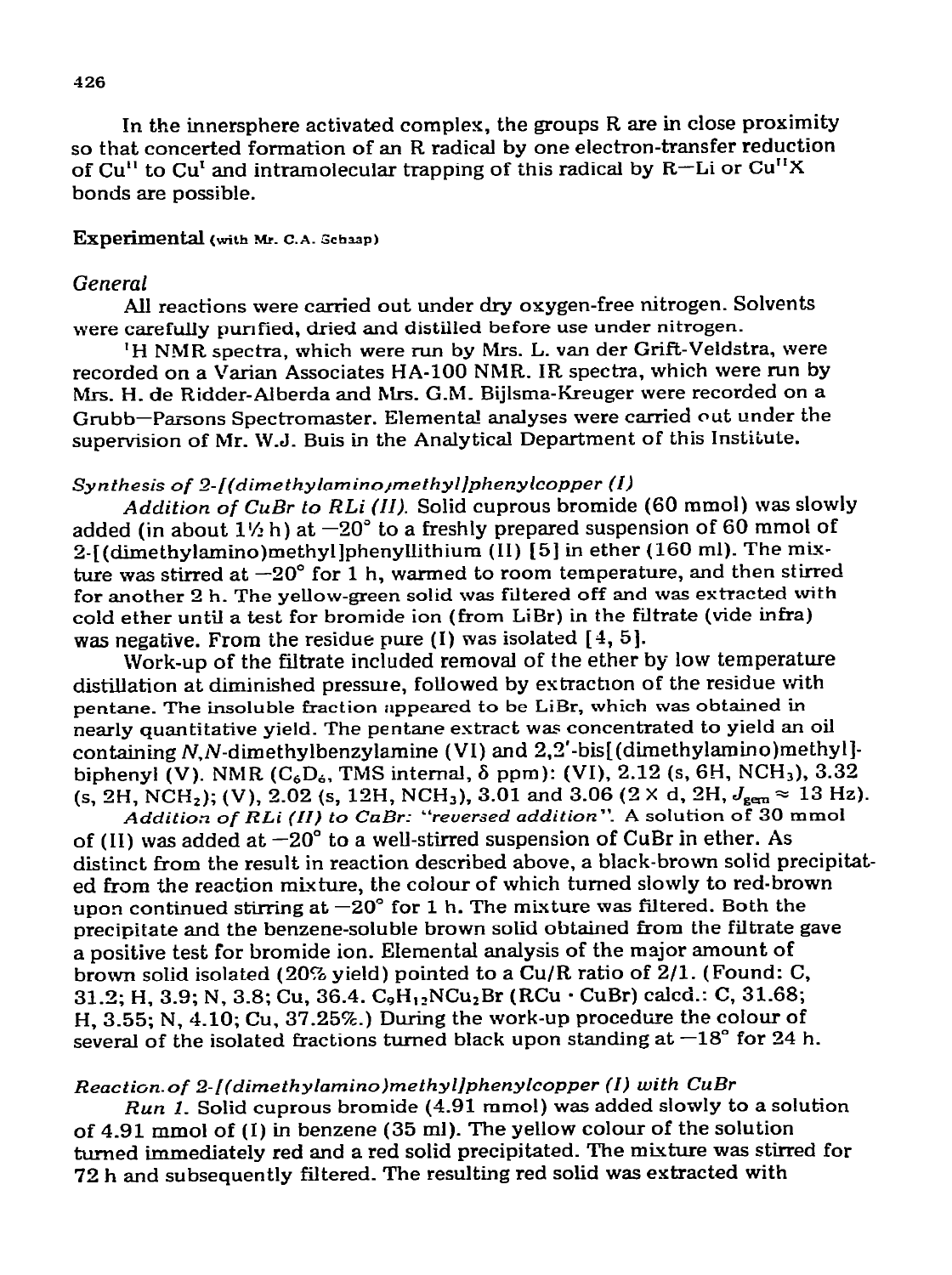benzene (2 **X** 20 ml) and with pentane (2 **X** 20 ml) and was dried in vacua (3 h, 20"/0.2 mm). According to elemental analysis the red solid **(IIIa)** [70% yield based on  $(I)$ ] consisted of RCu  $(I)$ , CuBr, and benzene in a  $1/1.4/0.2$  molar ratio. (Found: C, 29.5; H, 3.6; Br, 26.9; Cu, 36.3; N, 3.4.  $C_9H_{12}NCu \cdot 1.4CuBr \cdot$  $0.2C_6H_6$  calcd.: C, 29.57; H, 3.21; Br, 27.02; Cu, 36.81; N, 3.38%.)Decomposition at 96-98°. IR (Nujol): 848 s, 747 vs and 674 (presence of benzene)  $cm^{-1}$ , see **Fig. 1.** 

*Run 2.* The same experiment was carried out using **CuBr** (4.88 mmol) and a slight escess (5.00 mmol) of (I). The reaction mixture was stirred for 24 h. Following a similar work-up procedure as described above *(run 2 )* resulted **in the isolation of a red solid (IIIb) [80% yield based on (I)]** which decomposed at 100-101°. (Found: C, 30.9; H, 3.4; Br, 24.9; Cu, 34.3; N, 3.5. C<sub>9</sub>H<sub>12</sub>NCu · 1.2 CuBr  $\cdot$  0.2 C<sub>6</sub>H<sub>6</sub> calcd.: C, 31.78; H, 3.45; Br, 24.87; Cu, 36.26; N, 3.63%.) IR (Nujol): identical to that of (IIIa).

## *Deu terolysis of (IHa)*

*With*  $D_2O$ *.* A misture of (IIIa)  $(0.5 g)$  and 1 ml of  $D_2O$  in benzene (10 ml) **was stirred** for 4 days at room temperature. **The resulting orange-yellow precipi**tate was filtered off. The filtrate contained (2-deuteriobenzyI)dimethylamine (IV) as the single product (GLC, internal standard decane): 72% yield. IR (neat): identical to an analytically pure sample of (IV).

*With CH*<sub>3</sub>*COOD.* (IIIa)  $(0.5 g)$  in 11 ml benzene/10 N CH<sub>3</sub>COOD in D<sub>2</sub>O **10/l v/v, 24 h, room temperature: 90% yield of (IV).** 

## *Reaction of 2-[(dimetlzylamino)methyI]phenyicopper (I) with cupric halides With cupric bromide (l/l reaction)*

Solid CuBr<sub>2</sub> (6.58 mmol) was slowly added to a yellow solution of (I) **(6.58 mmol) in benzene (30 ml). An immediate red colouration of the solution and** the formation of a red precipitate were observed. After stirring the resulting reaction mixture during 5 days a red coloured solution with a light-brown precipitate was obtained. The *precipitate* **[(VII): 2.21 g] was filtered off, washed with benzene and dried in vacua (1 mm/25"). [Found: C, 21.2; H, 2.7; Br, 40.0; Cu, 33.2; N, 2.3.**  $C_9H_{12}NCu_{3.1}Br_{31} \cdot 0.3 C_6H_6$  **(Table 2) calcd.: C, 21.54; H,** 2.31; Br, 41.12; Cu, 32.70; N, 2.33%.] iR spectroscopy confirmed the presence of benzene (vide supra). Quantitative GLC analysis of the *filtrate* (decane internal standard): 0.45 mmol **of RH (VI);** 

**1.18** mmol of RBr (X); 0.612 mmol of RR (V). Cu analysis of the filtrate: 0.81 mat Cu. NMR spectrum  $(C_6H_6$ ; TMS internal,  $\delta$  ppm): RH, 2.13 (s, 6 H, NCH<sub>3</sub>), 3.36 (s, 2 H, NCH<sub>2</sub>); RBr, 2.10 (s, 6 H, NCH<sub>3</sub>), 3.46 (s, 2 H, NCH<sub>2</sub>); RR, 2.05 (s, 12 H, NCH<sub>3</sub>), 3.05 (d, 2 H) and 3.35 (d, 2 H,  $J_{\text{gen}} \approx 13 \text{ Hz}$ ).

*Deuterolysis of (VII).* **(VII) (0.5 g) was suspended in a misture of benzene (10 ml) and DOAc/D,O (1 ml, 10N) was added; 19 h, room temperature.** NMR **spectroscopy of the reaction mixture confirmed the presence of** RR (V) as the **single product.** 

*With cupric bromide (2/l reaction)* 

**Addition of cupric bromide (3.01 mmol) to a solution of (I) (6.02 mmol) in benzene (30 ml) afforded a red precipitate (VItI) and a red solution (reaction time 5 days; room temperature). Elemental analysis of the** *precipitate* **(VIII)**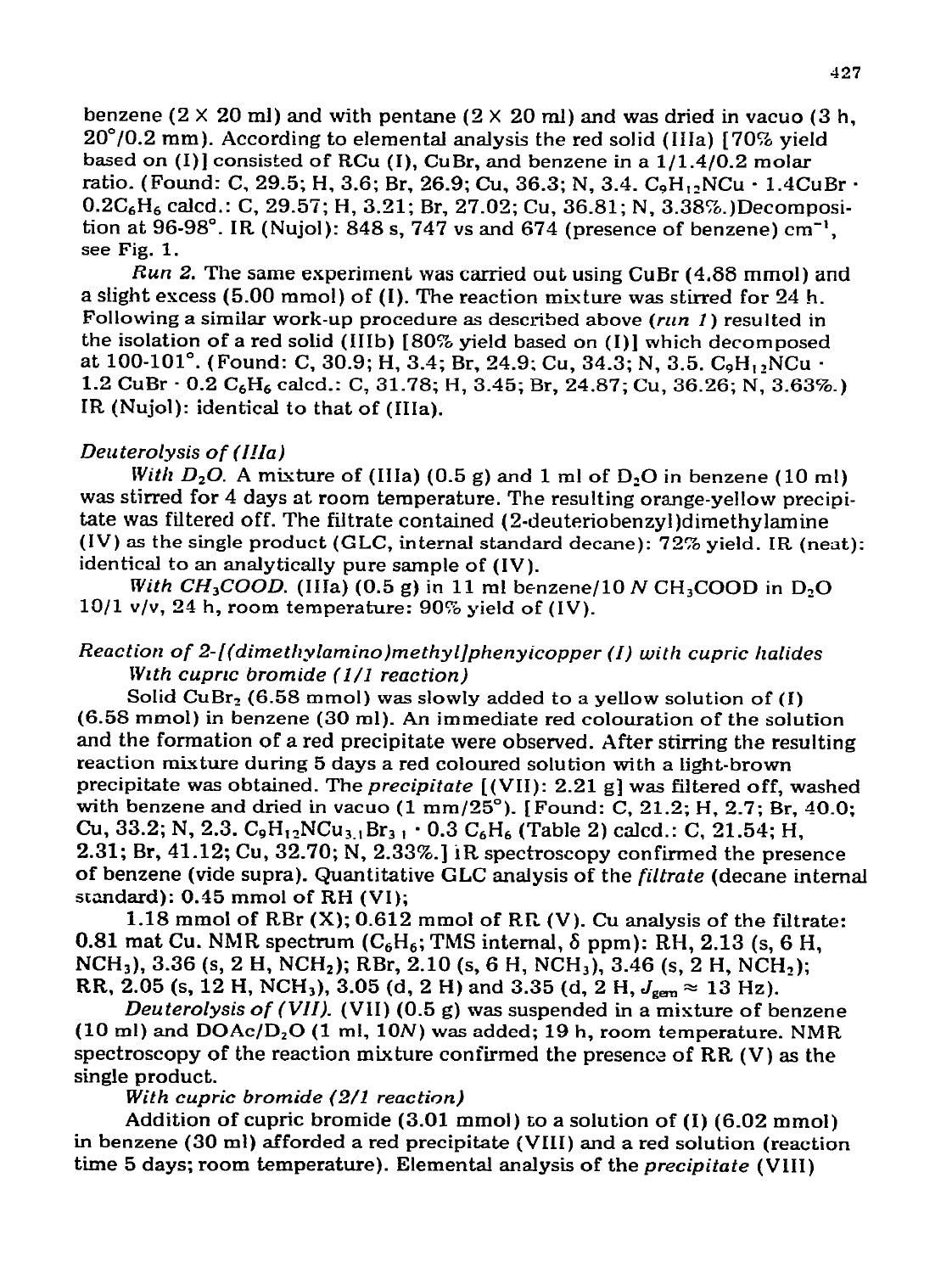| Precipitate                         | Colour            | NMR data of the<br>deuterolyzed<br>reaction mixture |           |                    | Stoichiometry <sup>b</sup>                                                                                                        |  |
|-------------------------------------|-------------------|-----------------------------------------------------|-----------|--------------------|-----------------------------------------------------------------------------------------------------------------------------------|--|
|                                     |                   | <b>RR</b>                                           | <b>RD</b> | RD/RR <sup>a</sup> |                                                                                                                                   |  |
| (VII)                               |                   |                                                     |           |                    |                                                                                                                                   |  |
| (From RCu/CuBr <sub>2</sub><br>1/1) | Light-<br>brown   | ۰                                                   |           |                    | $C_9H_{12}NCu_{31}Br_{31}$ 0.3<br>$C_6H_6$<br>(Composition: 0.5 RR,<br>3.1 CuBr, 0.3 $C_6H_6$ )                                   |  |
| (VIII)                              |                   |                                                     |           |                    |                                                                                                                                   |  |
| (From RCu/CuBr)<br>2/1)             | Red               | ۰                                                   | $+$       | 2.37/1             | $C_9H_{12}NCu_{2,0}Br_{1,3}\cdot 0.03$<br>$C_6H_6$<br>(Composition: 0 23 RR,<br>0.54 RCu, 1.3 CuBr, 0.16<br>$Cu0$ , 0.03 $C6H6$ ) |  |
| (IX)                                |                   |                                                     |           |                    |                                                                                                                                   |  |
| (From RCu/CuCl <sub>2</sub><br>1/1) | Metallic<br>brown |                                                     |           |                    |                                                                                                                                   |  |

#### STOICHIOMETRY OF THE PRECIPITATES (VII)-(IX)

 $^a$  Mol. ratio calculated from the peak area ratios, see Experimental.  $^b$  Deduced from the combined data as obtained from elemental analysis. NMR spectroscopy of the deuterolyzed reaction mixture and from IR spectroscopy.  $c$  Ratio Cu/Cl is 1.45/1, see elemental analysis.

(red solid; 1.48 g; found: C, 30.2; H, 3.3; Br, 28.0; Cu, 34.2; N, 3.9. C<sub>9</sub>H<sub>12</sub>NCu<sub>20</sub>.  $Br_1$ ,  $\cdot$  0.03 C<sub>n</sub>H<sub>6</sub> (see Table 2) calcd.: C, 30.00; H, 3.34; Br, 28.27; Cu, 34.58; N,  $3.81\%$ . The IR spectrum of (VIII) (Nujol, 2000-400 cm<sup>-1</sup> region) appeared to be a superposition of the spectrum of (VII) and of  $RCu \cdot CuBr$  (IIIa). Quantitative GLC analysis of the *filtrate* (decane internal standard): 0.154 mmol of RH (VI); 0.476 mmol of RBr  $(X)$ ; 0.728 mmol of RR  $(V)$ . Copper analysis: 0.58 mat Cu. NMR spectrum ( $C_6H_6$ ; TMS internal,  $\delta$  ppm): RH, 2.08 (s, 6 H, NCH<sub>3</sub>), 3.28 (s, 2 H, NCH<sub>2</sub>); RBr, 2.07 (s, 6 H, NCH<sub>3</sub>), 3.42 (s, 2 H, NCH<sub>2</sub>); RR, 2.01 (s, 12 H, NCH<sub>3</sub>), 3.07 (d, 2 H) and 3.28 (d, 2 H,  $J_{\text{eem}} \approx 13$  Hz).

Deuterolysis of (VIII). (VIII) (0.44 g) in benzene (10 ml) was deuterolyzed with 1 ml  $10 N$  CH<sub>2</sub>COOD solution in D<sub>2</sub>O. Reaction time  $19 h$ ; room temperature, work-up of the reaction mixture resulted in a benzene extract which on evaporation afforded a green-black coloured oil. Treatment of this oil, dissolved in ether, with a KCN solution (400 mg in 5 ml,  $H_2O$ ) resulted in a colourless ether solution. Evaporation of the ether afforded a yellow oil. NMR spectrum  $(CCl<sub>4</sub>, TMS internal)$ : RD/RR in a 2.37/1 molar ratio.

With cupric chloride (1/1 reaction)

Solid cupric chloride (6.58 mmol) was slowly added to a yellow solution of (I) (6.58 mmol) affording a red precipitate which became (upon continued stirring for 5 days) metallic-brown coloured. The *precipitate* was filtered off and washed with benzene. The resulting metallic-brown coloured solid (IX)  $(1.07 \text{ g})$  was dried in vacuo. (Found: Cu, 62.5; Cl, 24.2%. Cu/Cl 1.45/1.) The red filtrate was analysed by GLC; 0.615 mmol of RH (VI), 2.23 mmol of RCl  $(XI); 1.83$  mmol of RR $(V).$ 

TABLE<sub>2</sub>